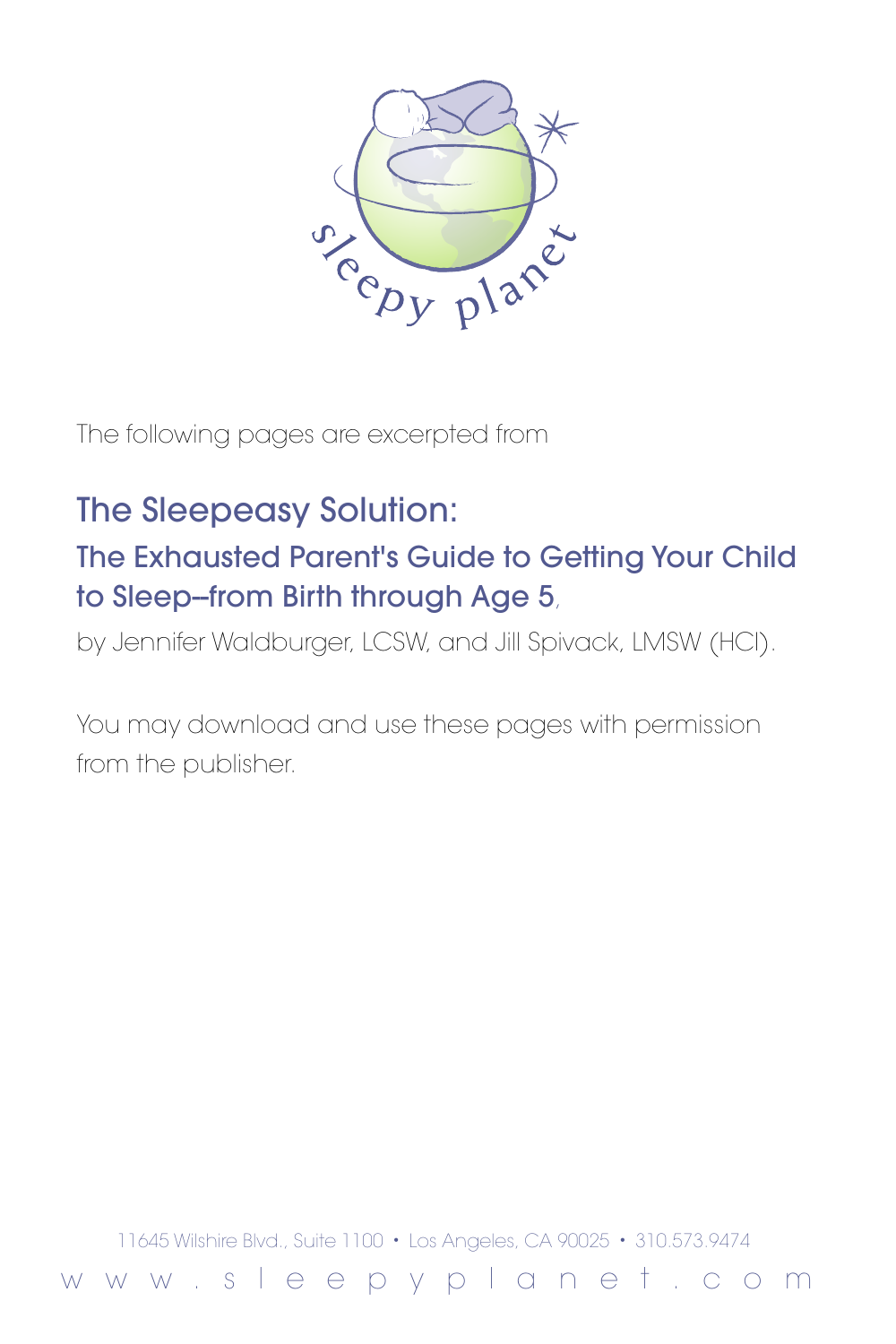# **APPENDIX A: Your Custom Sleep Planners**

## Sleep Planner: For Crib Sleepers

## A. Bedtime Routine Checklist

Put a check next to the activities you would like to do each night. Then write a number next to each one, so you can remember to do them in the same order every time.

- $\Box$  Bath
- $\Box$  Diaper and pj's
- $\Box$  Milk
- $\Box$   $\Box$  Quiet play on the floor (no stimulating toys)
- $\Box$  Rocking
- $\Box$  Story or books (including the one you make together about changes at bedtime, for a verbal child)
- $\Box$  Singing or music
- $\Box$  avorite ritual (such as saying good night to stuffed animals or the moon)

 $\Box$  Turning on white noise

 $\Box$  Offering lovey, "Mommy Bear," or other transitional object

 $\Box$   $\Box$  Cuddling before leaving the room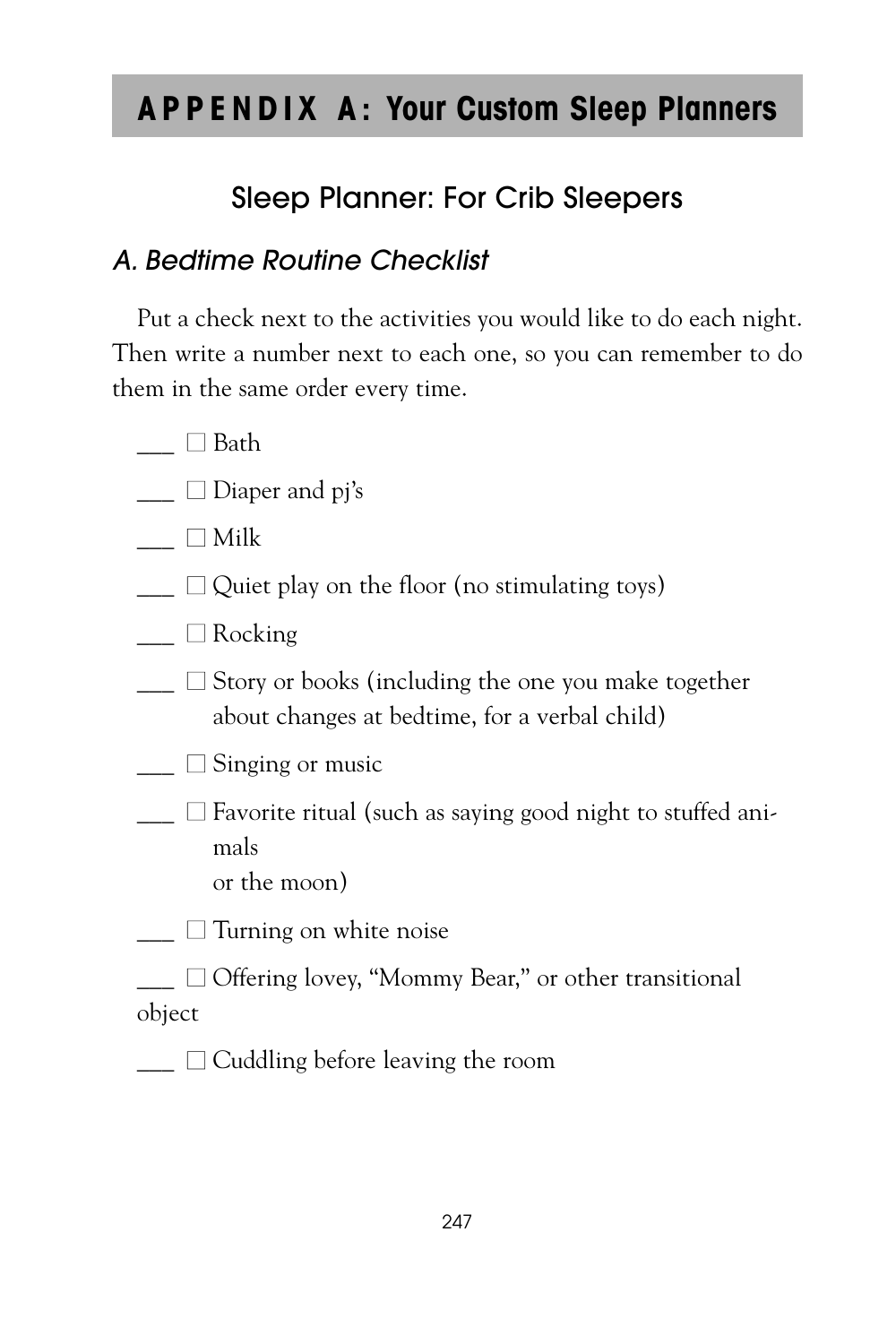\_\_\_\_\_\_\_\_\_\_\_\_\_\_\_\_\_\_\_\_\_\_\_\_\_\_\_\_\_\_\_\_\_\_\_\_\_\_\_\_\_\_\_\_\_\_\_

 $\Box$  Other:

## B. My Child's Sleep Associations

Write down the associations your child may have with falling asleep, such as sucking, motion, or lying down with a parent.

| $1.$ $\overline{\phantom{a}}$ |
|-------------------------------|
| 2.                            |
|                               |
|                               |
|                               |
|                               |

## C. Environmental Checklist

Use this checklist to get your child's sleeping space ready to begin sleep learning. If you don't have the environment quite right, *don't start sleep learning!* You want to give your child every possible chance to sleep well.

## 1. **Remove stimulating or unsafe items from inside and around the crib.**

 $\Box$  Toys

■ Mobile

 $\Box$  Aquariums/music boxes

 $\square$  Bumpers (if child can pull to a stand)

■ Blankets

 $\Box$  Other items in or near your child's crib that may be stimulating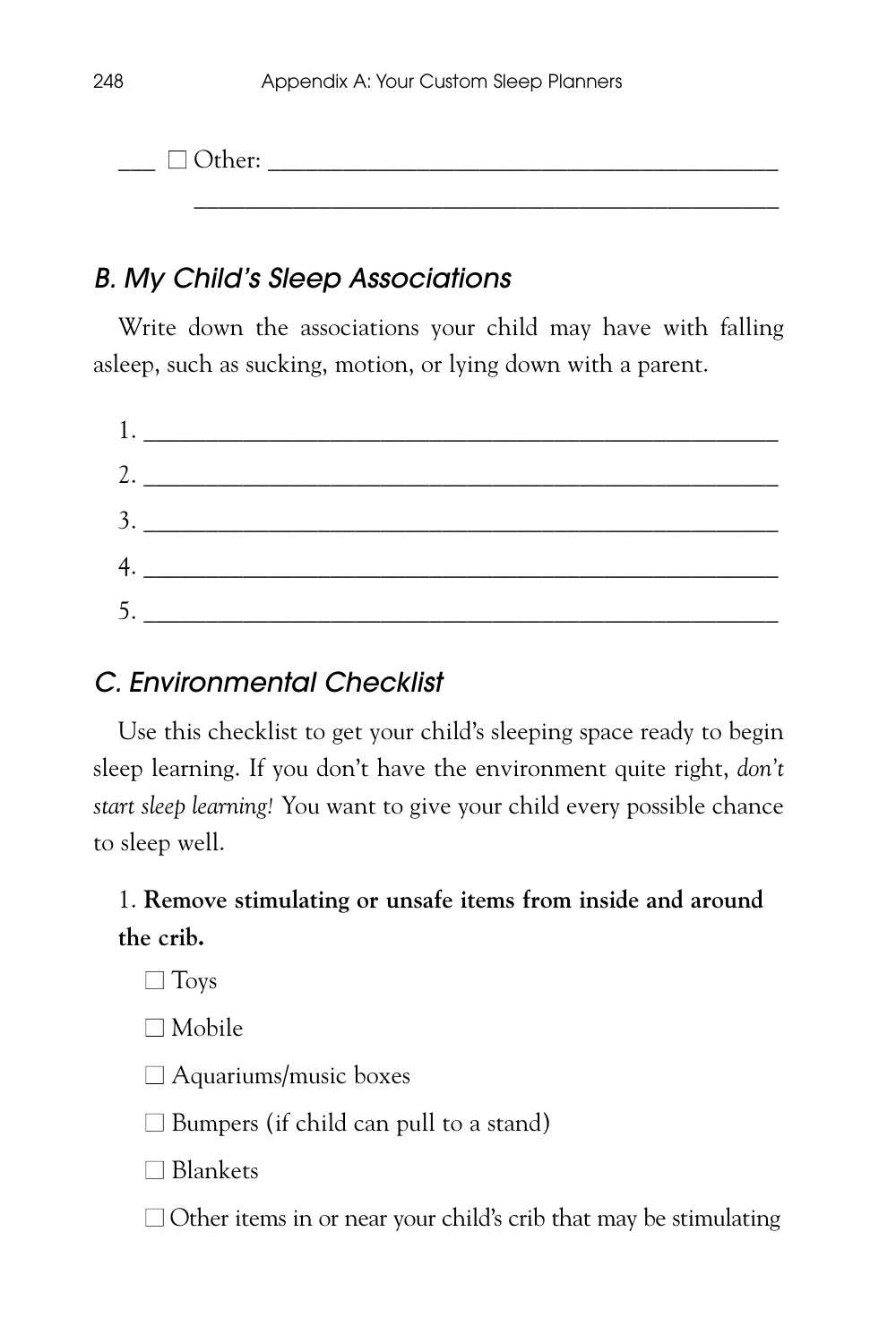- 2. **Make room dark** (on a scale of 10, if 10 is dark, go for 8 or 9!).
	- $\Box$  Install room-darkening shades.
	- $\Box$  Use household items that will darken windows, such as garbage bags or aluminum foil (use temporarily during sleep learning, then see if your child can sleep okay without them later).
	- $\Box$  Install a night-light if you wish (though babies don't really need one, it may make it easier for you to see at night).
- 3. **Install white noise** (use temporarily during sleep learning; if household or neighborhood is busy, may need to continue using).
	- $\Box$  Use an appliance (fan, humidifier, air purifier).
	- $\Box$  Purchase sound machine with volume control (best for busier households or neighborhoods).
- 4. **Use footed blanket sleepers.**

### Items I Need to Purchase

(such as white noise machine, darkening shade, or "Mommy Bear")

| 2. $\qquad \qquad$ |  |  |
|--------------------|--|--|
|                    |  |  |
|                    |  |  |
|                    |  |  |
|                    |  |  |
|                    |  |  |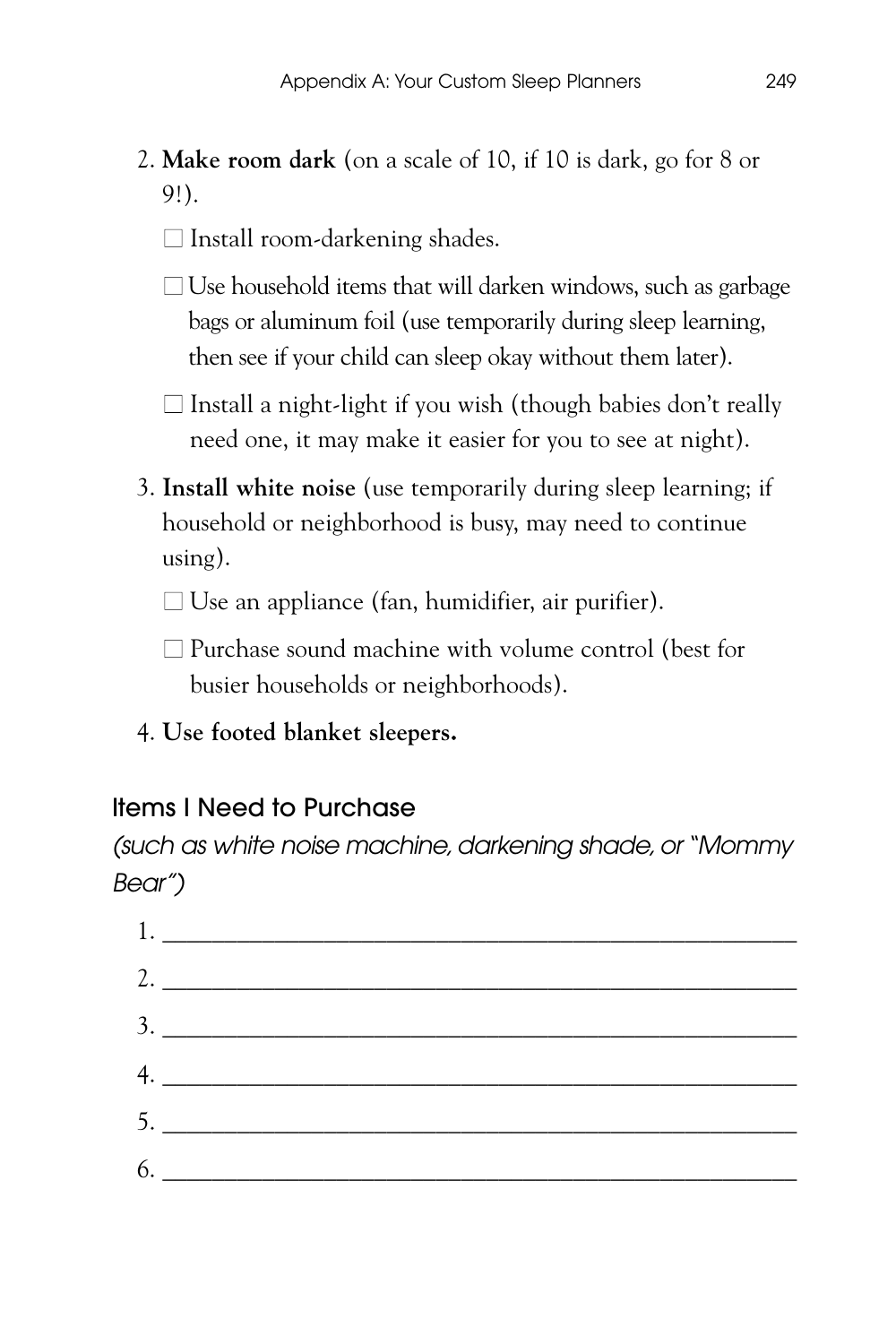## D. Review Sleep Aids

■ Pacifier

• Stop reinserting unless your child is able to reinsert it on her own

100 percent of the time.

• If child can reinsert on own, place six or seven in crib so she can always find one.

 $\Box$  Stop using swaddle (after 4 months).

 $\Box$  Use music for wind-down only; make sure music is turned off when child goes down to sleep.

 $\Box$  Use a transitional object (small, safe blankie or animal).

## E. My Child's Sleep Schedule

On this page, write down a goal schedule for your child's sleep and feeding.

*(Fill in naps once you've planned your nap schedule in Chapter 5, "The Art of the Nap.")*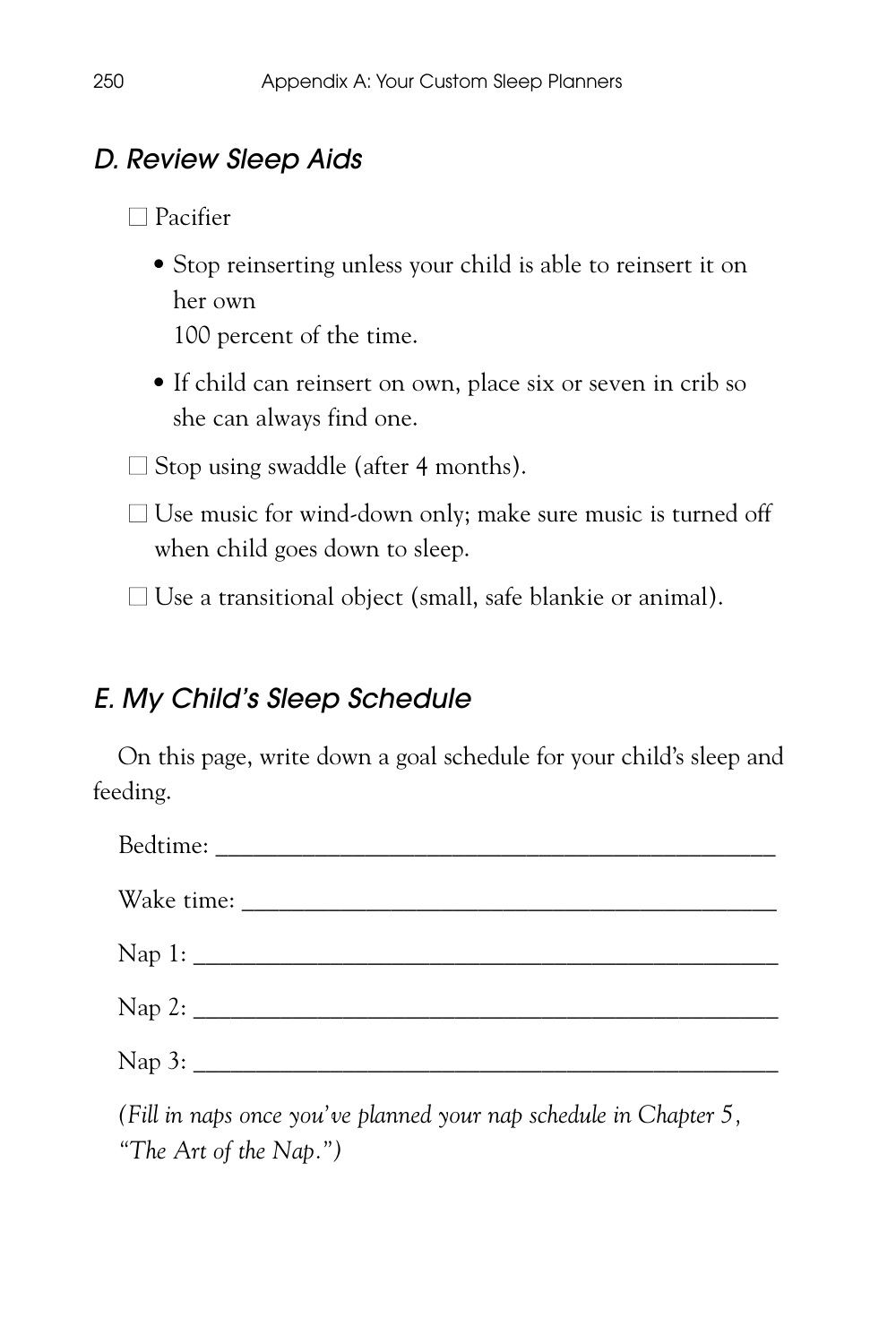### F. My Child's Limit-Testing Behaviors

| $1.$ $\overline{\phantom{a}}$<br>the contract of the contract of the |                         |
|----------------------------------------------------------------------|-------------------------|
|                                                                      |                         |
| 2. $\frac{1}{2}$                                                     |                         |
|                                                                      |                         |
|                                                                      |                         |
|                                                                      |                         |
| $4. \_$                                                              |                         |
|                                                                      | the control of the con- |
|                                                                      |                         |
|                                                                      |                         |

## For Verbal Children

- $\Box$  Make a personalized sleep book to help your child adjust to the changes you're making.
- □ Offer a "Mommy/Daddy Bear" so your child can cuddle with a transitional object as you gently set limits.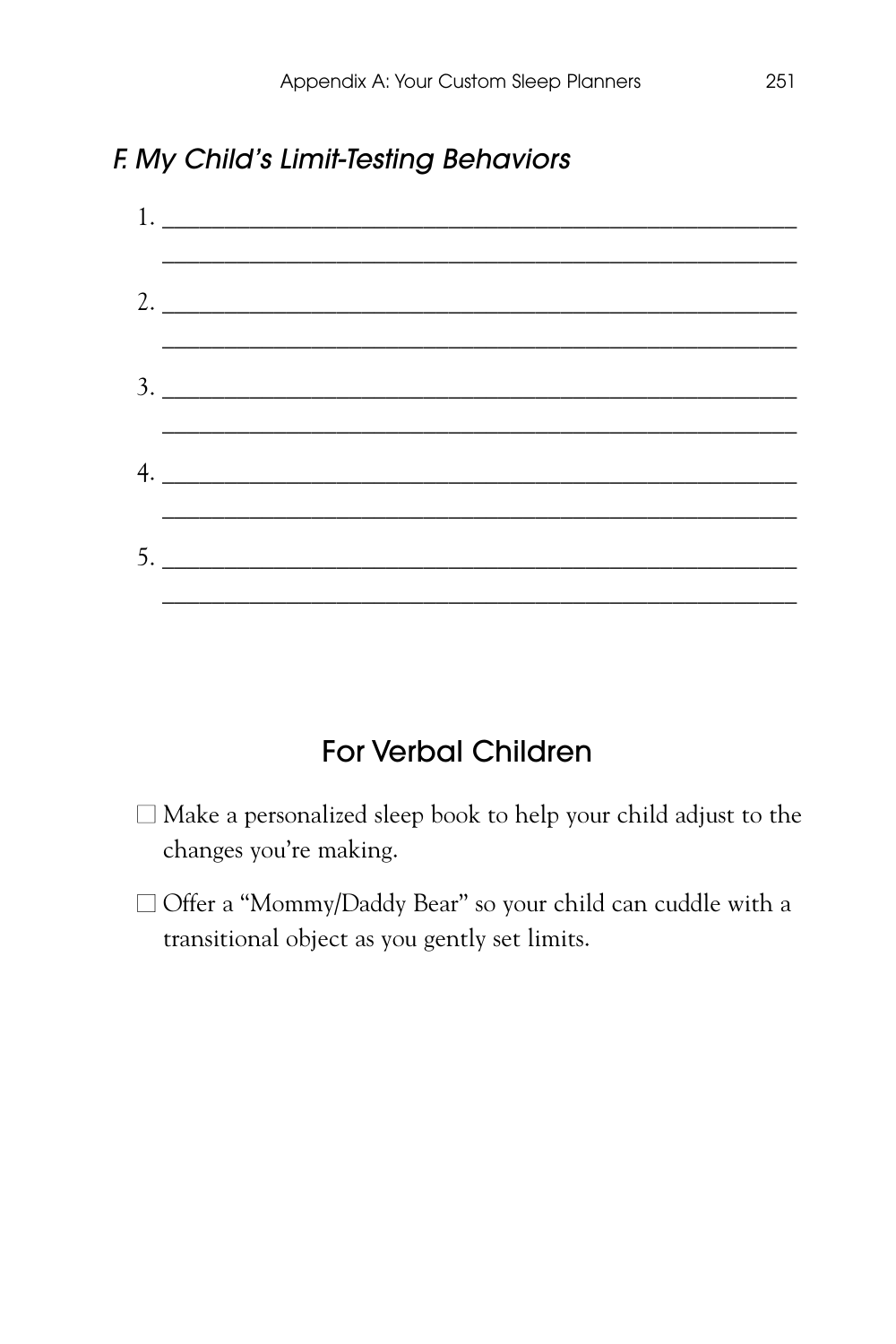## G. My Child's Weaning Schedule (for Nighttime Feeds)

| Time of the state of the state of                                        |             | Time of the control of the control of the control of the control of the control of the control of the control o | Time of           |  |
|--------------------------------------------------------------------------|-------------|-----------------------------------------------------------------------------------------------------------------|-------------------|--|
| First Feed                                                               | Second Feed |                                                                                                                 | <b>Third Feed</b> |  |
|                                                                          |             |                                                                                                                 |                   |  |
|                                                                          |             |                                                                                                                 |                   |  |
| $Night 1 \t 02.$ $min.$ $OZ.$ $min.$ $OZ.$ $min.$ $OZ.$ $min.$           |             |                                                                                                                 |                   |  |
| $Night 2$ _____ oz. _____ min. _____ oz. _____ min. _____ oz. _____ min. |             |                                                                                                                 |                   |  |
| Night 3 ____ oz. ____ min. ____ oz. ____ min. ____ oz. ____ min.         |             |                                                                                                                 |                   |  |
| $Night 4$ _____ oz. _____ min. _____ oz. _____ min. _____ oz. _____ min. |             |                                                                                                                 |                   |  |
| Night 5 _____ oz. ____ min. ____ oz. ____ min. _____ oz. ____ min.       |             |                                                                                                                 |                   |  |
| $Night 6$ _____ oz. _____ min. _____ oz. _____ min. _____ oz. _____ min. |             |                                                                                                                 |                   |  |
|                                                                          |             |                                                                                                                 |                   |  |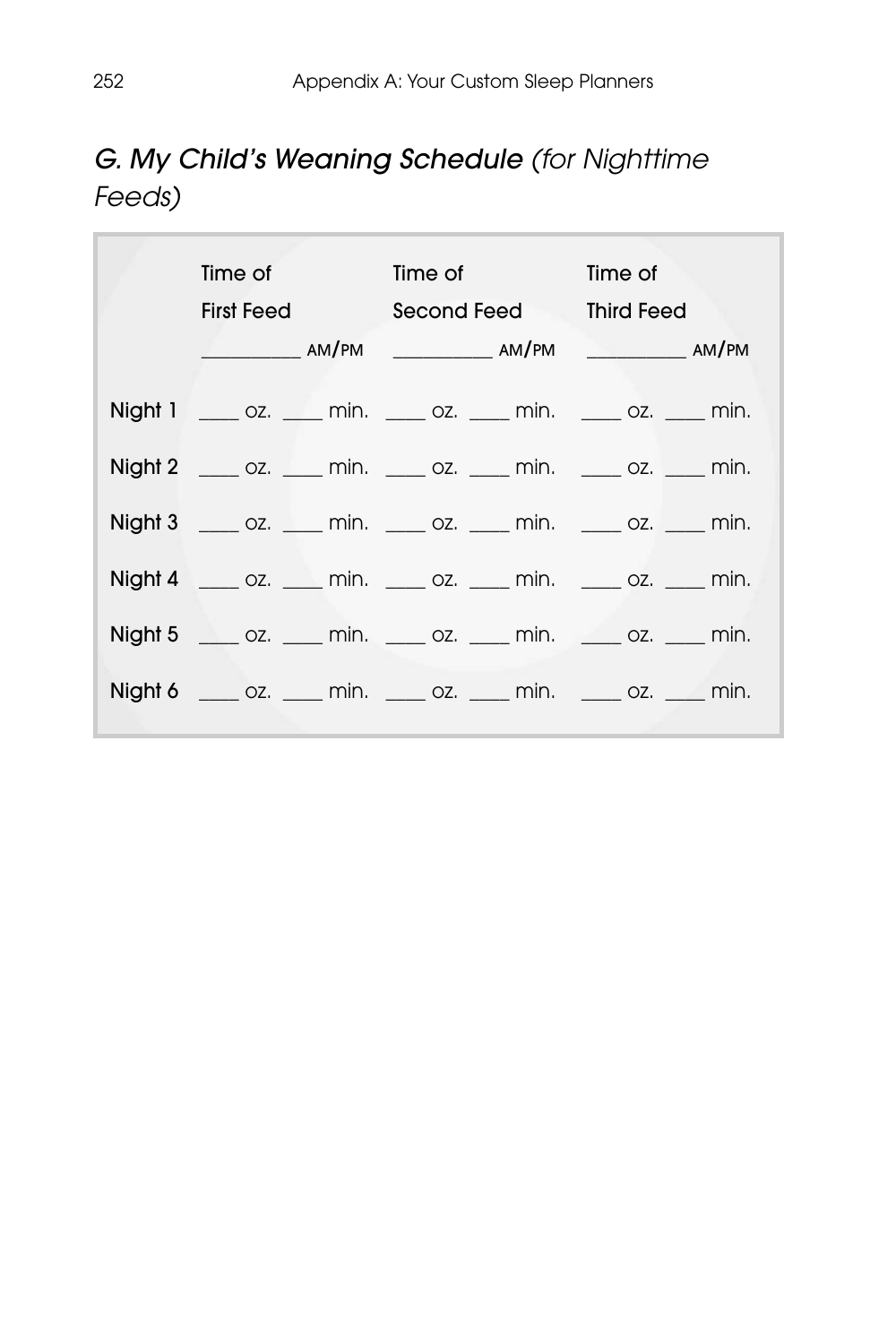## Sleep Planner: For Bed Sleepers

### A. Bedtime Routine Checklist

Put a check next to the activities you would like to do each night. Then write a number next to each one so you can remember to do them in the same order every time.

- $\Box$  Bath
- $\Box$   $\Box$  Diaper or Pull-Ups (if appropriate) and pj's
- $\Box$  Milk (if still drinking milk)
- $\Box$  Quiet play on the floor (no stimulating toys)
- $\Box$  Rocking
- $\Box$  Story or books (including the one you make together about changes at bedtime)
- $\Box$  Singing or music
- $\Box$  Favorite ritual (such as saying good night to stuffed animals or the moon)
- $\Box$  Turning on white noise
- □ Offering blankie, "Mommy Bear," or other transitional object

\_\_\_\_\_\_\_\_\_\_\_\_\_\_\_\_\_\_\_\_\_\_\_\_\_\_\_\_\_\_\_\_\_\_\_\_\_\_\_\_\_\_\_\_\_\_\_ \_\_\_\_\_\_\_\_\_\_\_\_\_\_\_\_\_\_\_\_\_\_\_\_\_\_\_\_\_\_\_\_\_\_\_\_\_\_\_\_\_\_\_\_\_\_\_ \_\_\_\_\_\_\_\_\_\_\_\_\_\_\_\_\_\_\_\_\_\_\_\_\_\_\_\_\_\_\_\_\_\_\_\_\_\_\_\_\_\_\_\_\_\_\_

- $\Box$   $\Box$  Cuddling before leaving the room
- $\Box$  Other: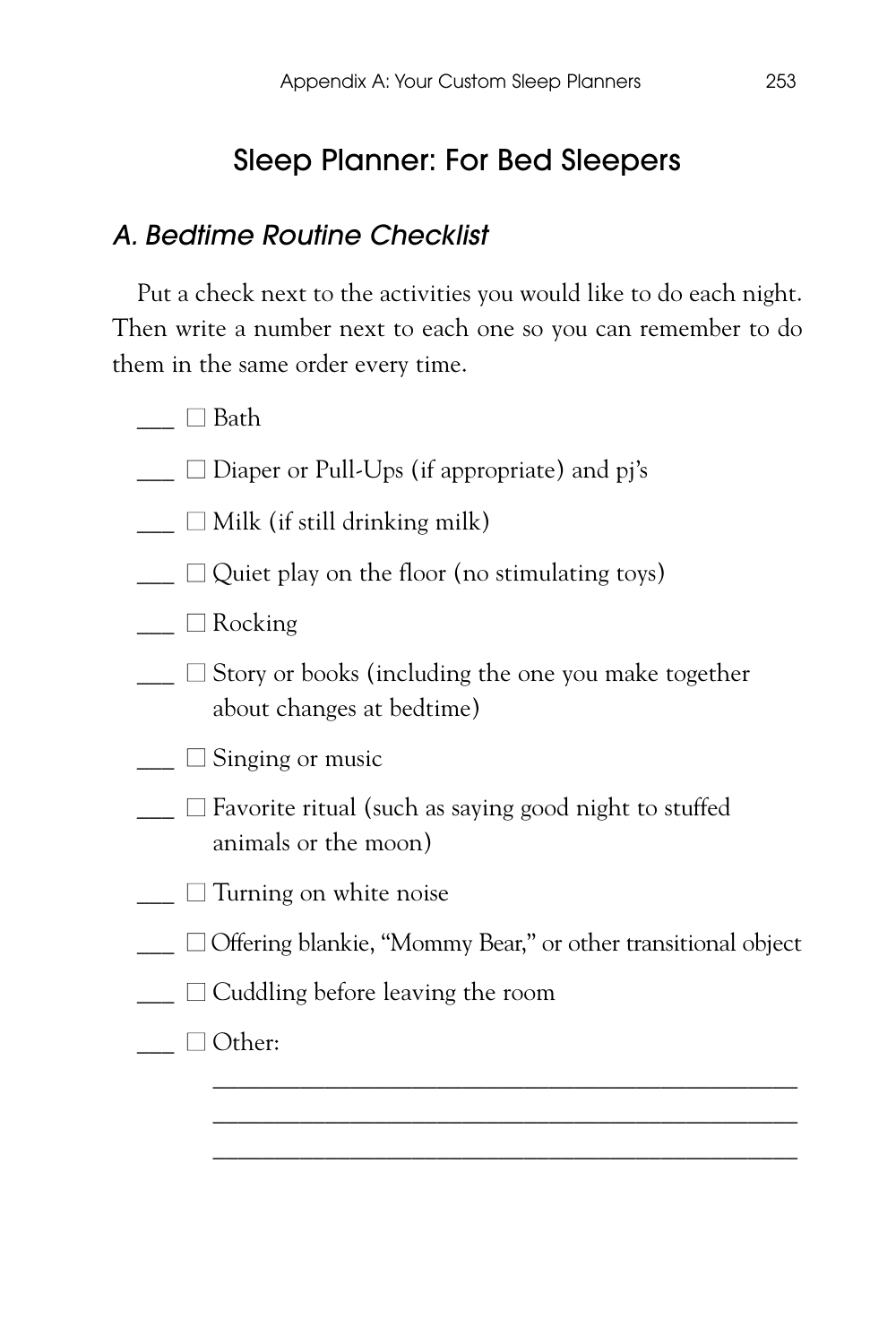### B. My Child's Sleep Associations

Write down the associations your child may have with falling asleep, such as sucking, motion, or lying down with a parent.

| 2. $\frac{1}{\sqrt{1-\frac{1}{2}}\left\vert \frac{1}{2}\right\vert +\frac{1}{2}}$ |  |  |
|-----------------------------------------------------------------------------------|--|--|
|                                                                                   |  |  |
|                                                                                   |  |  |
|                                                                                   |  |  |
| 5.                                                                                |  |  |

### C. Environmental Checklist

Use this checklist to get your child's sleeping space ready to begin sleep learning. If you don't have the environment quite right, *don't start sleep learning!* You want to give your child every possible chance to sleep well.

#### 1. **Remove stimulating items from in and around the bed.**

- $\Box$  Toys
- Books
- $\Box$  Flashlights
- $\Box$  Other items:
- 2. **Make room dark** (on a scale of 10, if 10 is dark, go for 8 or 9!).

\_\_\_\_\_\_\_\_\_\_\_\_\_\_\_\_\_\_\_\_\_\_\_\_\_\_\_\_\_\_\_\_\_\_\_\_\_\_\_\_\_\_\_\_\_\_\_\_\_ \_\_\_\_\_\_\_\_\_\_\_\_\_\_\_\_\_\_\_\_\_\_\_\_\_\_\_\_\_\_\_\_\_\_\_\_\_\_\_\_\_\_\_\_\_\_\_\_\_

 $\Box$  Install room-darkening shades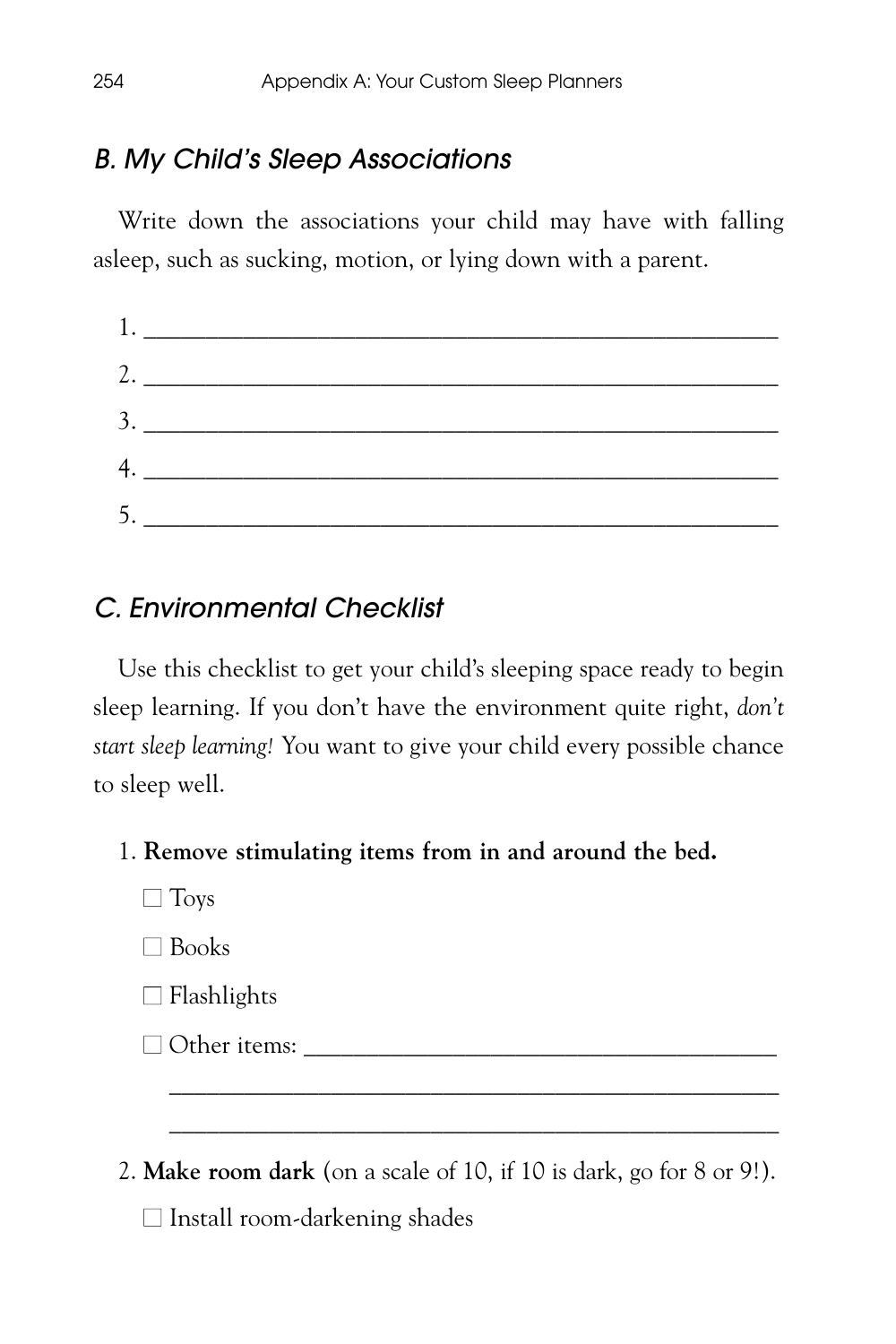$\Box$  Use household items that will darken windows, such as garbage bags or aluminum foil (use temporarily during sleep learning, then see if your child can sleep okay without them later).

 $\Box$  Install a night-light

- 3. **Use footed blanket sleepers.**
- 4. **Install white noise** (use temporarily during sleep learning; if household or neighborhood is busy, may need to continue using).

 $\square$  Use an appliance (fan, humidifier, air purifier)

- $\Box$  Purchase sound machine with volume control (best for busier households or neighborhoods).
- 5. **Safety proof the room** (pick up all toys, stools, or other items your child could trip over).

## Items I Need to Purchase

(such as white noise machine, darkening shade, or "Mommy Bear")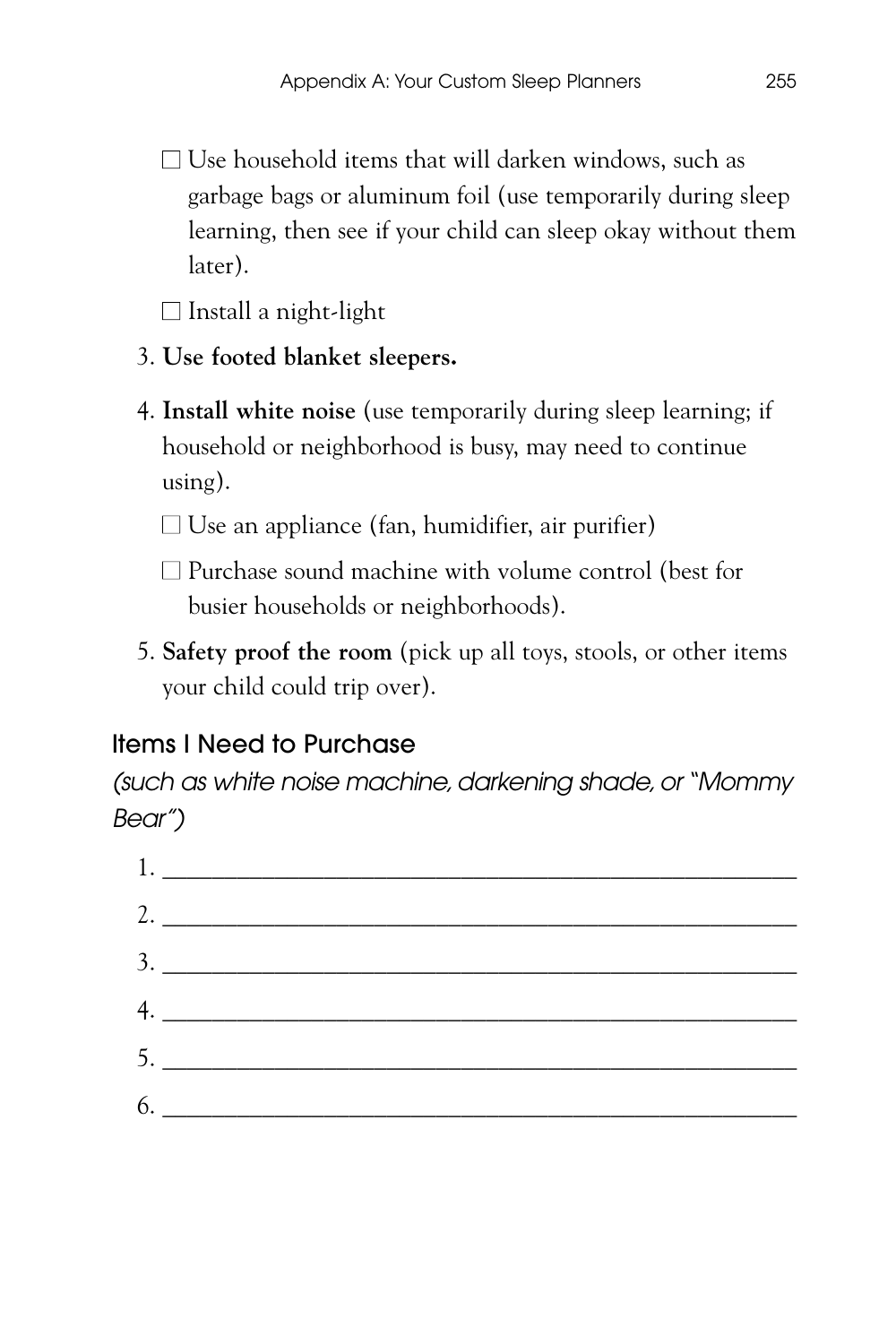### D. Review Sleep Aids

 $\square$  Pacifier (place six or seven in a bowl near the bed so he can always find one).

 $\Box$  Use music for wind-down only; make sure music is turned off when child goes down to sleep.

 $\Box$  Use a transitional object (lovey or stuffed animal).

## E. My Child's Sleep Schedule

On this page, write down goal schedules for your child's sleep. The information on this page will not change as your child is learning how to sleep.

| Bedtime:   |  |  |
|------------|--|--|
| Wake time: |  |  |
| Nap:       |  |  |

*(Fill in naps once you've planned your nap schedule in Chapter 5, "The Art of the Nap.")*